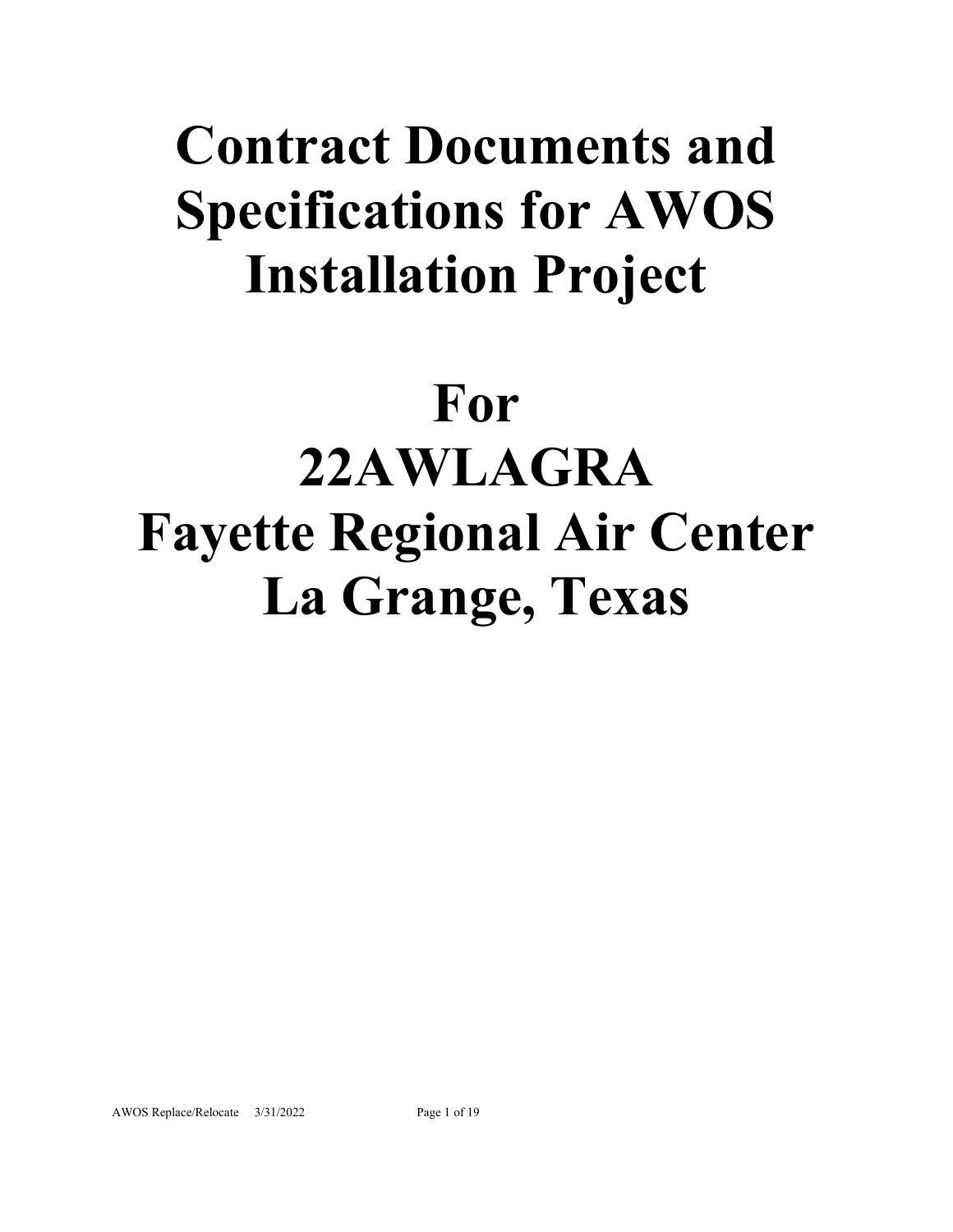## **TABLE OF CONTENTS Fayette Regional Air Center**

- **1. NOTICE TO BIDDERS**
- **2. BIDDER QUALIFICATIONS**
- **3. INSTRUCTIONS TO BIDDERS**
- **4. BID**
- **5. TECHNICAL SPECIFICATIONS**
- **6. WAGE RATES**
- **7. SAMPLE CONTRACT**
- **8. GENERAL CONSTRUCTION CONTRACT PROVISIONS, VOLUME DATED FEBRUARY 2013 (**[Aviation General Construction Provisions \(txdot.gov\)](https://www.txdot.gov/inside-txdot/division/aviation/general-provisions.html)**; USE LATEST VERSION OF REFERENCED ADVISORY CIRCULARS.)**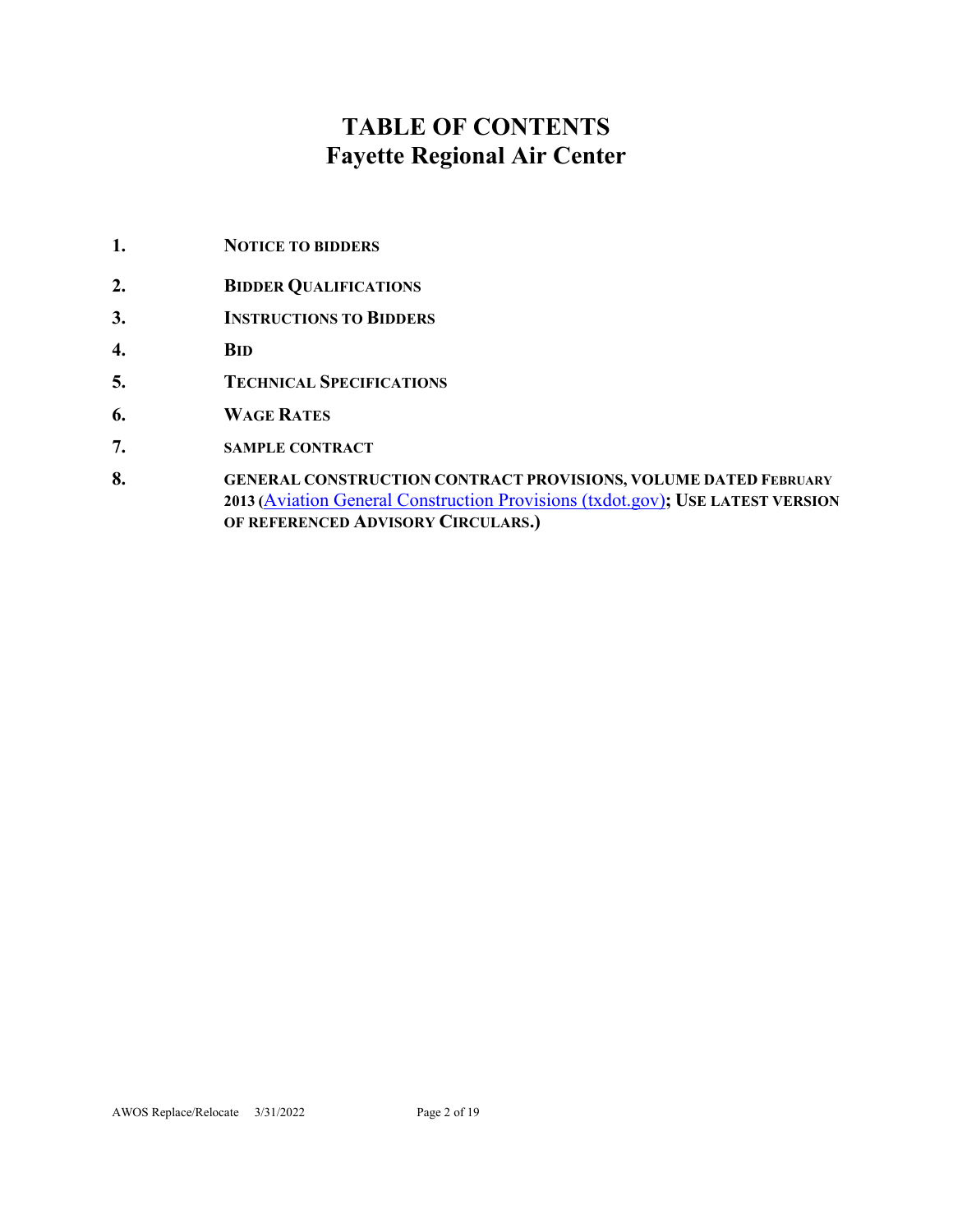#### **NOTICE TO BIDDERS Automated Weather Observation System**

Sealed bids for the installation of Automated Weather Observation System III (AWOS III PT) to replace an existing Automated Weather Observation System need to be addressed and delivered to Debra Maddox at 850 Airport Rd, La Grange, TX 78945. Bids will be accepted until May 2, 2022 at 2pm then publicly opened and read. Any bid received after closing time will be returned unopened.

In general, the Aviation Construction work consists of: Replace in existing location an Automated Weather Observation System (AWOS III P/T). The system shall be installed in accordance with this specification and as approved in Federal Aviation Administration Advisory Circular 150/5220-16, latest version and FAA Order 6560-20B, or latest version.

Bidding documents may be examined at: [www.co.fayette.tx.us/page/fayette.AirCenter](http://www.co.fayette.tx.us/page/fayette.AirCenter) under the Current Projects link.

Technical questions concerning the specifications should be directed via email to Debra.Maddox $@co$ .fayette.tx.us at least 10 days prior to the bid opening should the owner require technical assistance to respond.

Minimum wage rates have been predetermined as required by law and are set forth in the specifications.

Cashier's check, money order, or teller's check drawn by or on a state or national bank, a savings and loan association, or a state or federally chartered credit union (collectively referred to as "bank") in the amount of two percent (2%) of the total bid price stated in the bid, made payable without recourse to the Owner or a bid bond in the same amount from a reliable corporate surety authorized to do business in the State of Texas and acceptable to the Owner, must accompany each bid as a guarantee that the bidder, if successful, will enter into a contract, and make bond in accordance with the requirements of the specifications. The Owner reserves the right to retain any check, bank money order or bank draft as liquidated damages in the event the bidder withdraws its bid after the bids are opened and before official rejection of the bid by the Owner, or, if successful in securing the award of the contract, the successful bidder fails to enter into the contract and fails to furnish satisfactory performance and payment bonds.

The successful bidder will be required to furnish a Performance Bond and Payment Bond, each in the full amount of the contract price, executed by a surety company or surety companies authorized to execute surety bonds under and in accordance with the laws of the State of Texas.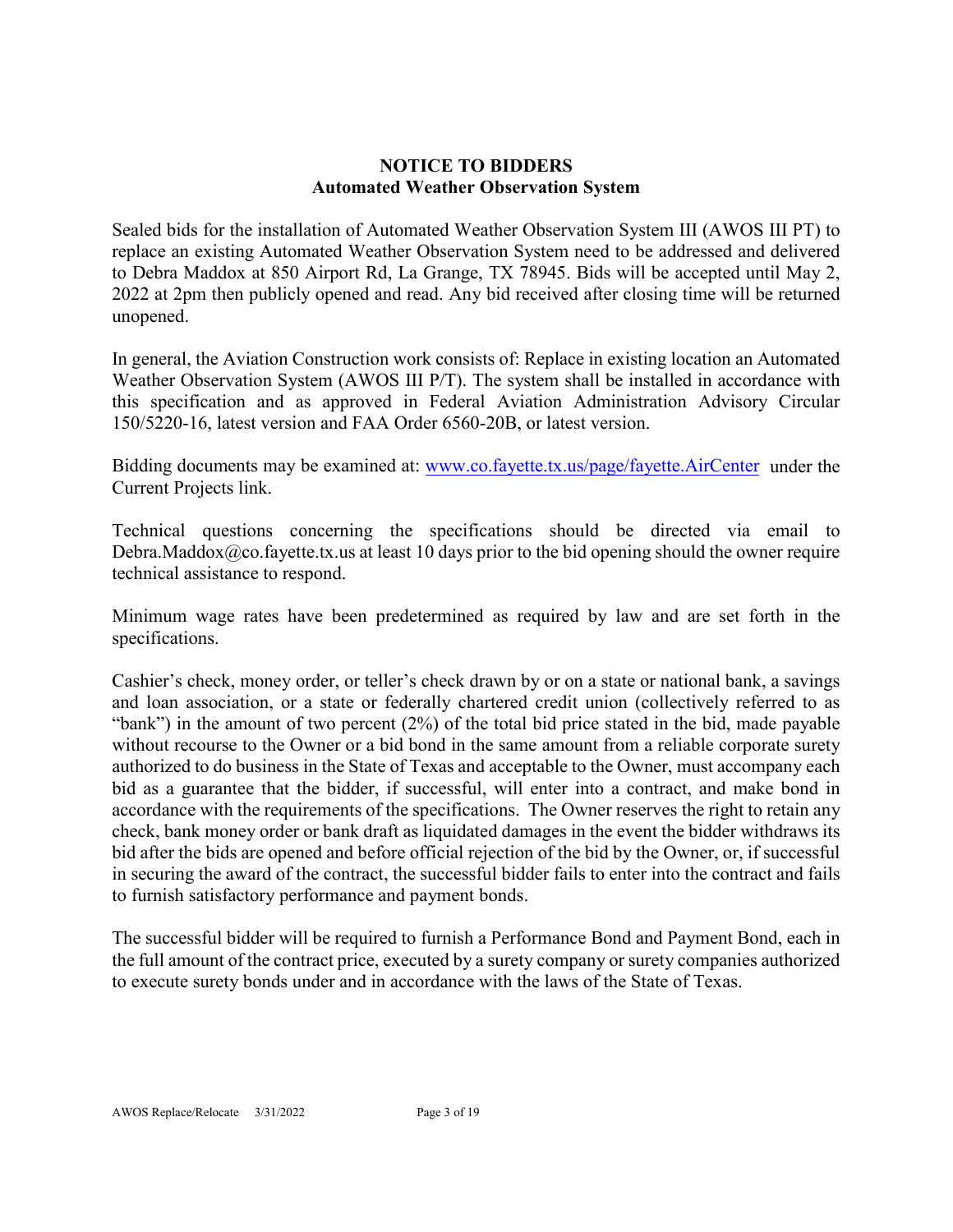The proposed contract is subject to the Vernon Texas Civil Statues, Article 601.b now codified as the State Purchasing and General Services Act, Texas Government Code, Chapter 2151 et seq. concerning the participation of Historically Underutilized Business. HUB goal is set at 0%.

The Owner reserves the right to reject any irregular bid and the right to waive technicalities if such waiver is in the best interest of the Owner and conforms to State and local laws and ordinances pertaining to the letting of construction contracts.

The Owner hereby notifies all bidders that it will affirmatively assure that minority enterprises are afforded full opportunity to submit bids in response to this invitation and will not be discriminated against on grounds of race, color, or national origin in consideration for an award.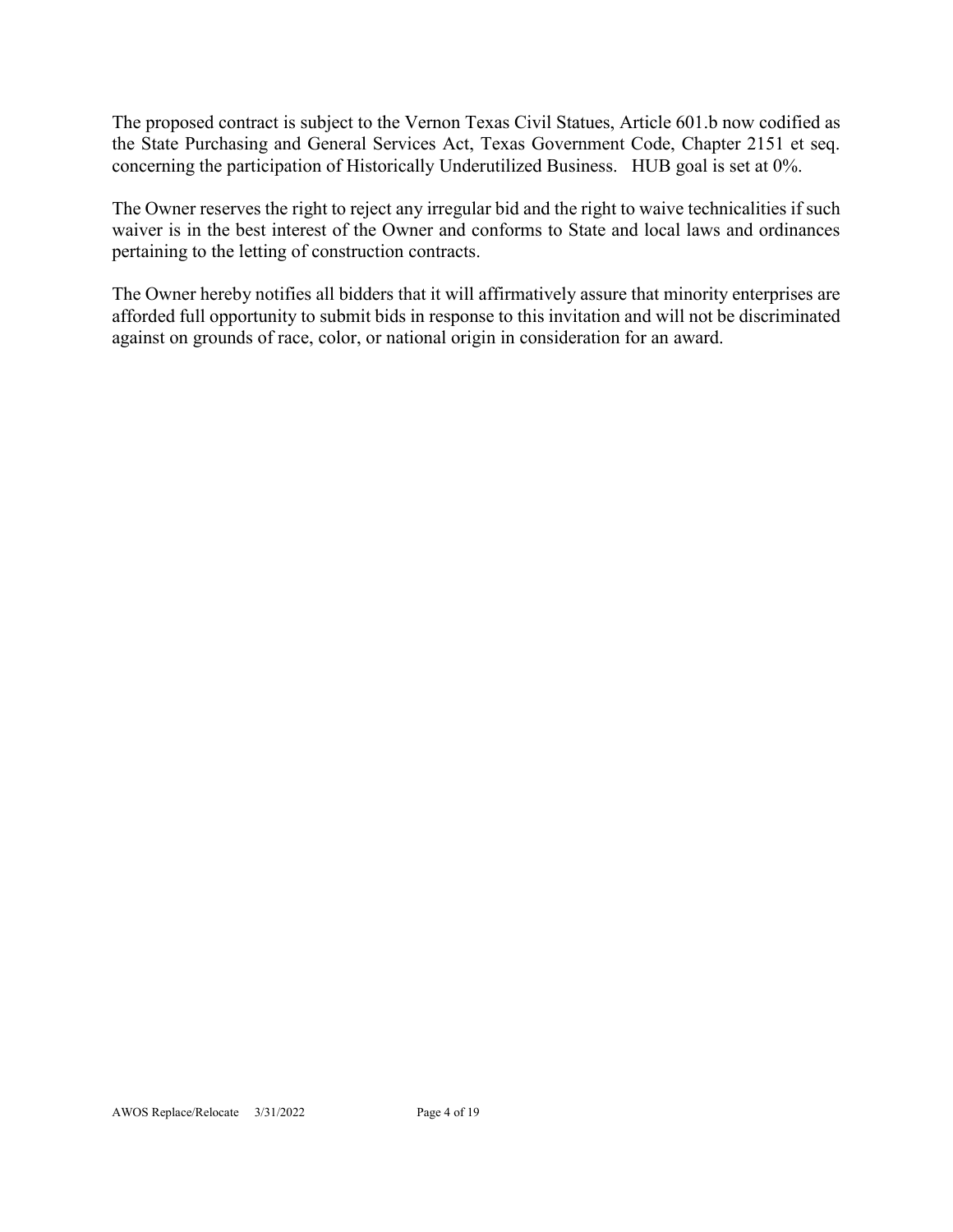## BIDDER QUALIFICATIONS

### I. QUALIFICATIONS

- A. Each Bidder shall furnish the Owner satisfactory evidence of the Bidder's competency to perform the proposed work. Such evidence of competency shall consist of statements covering the Bidder's past experience on similar work, a list of projects currently in process and the percent of completion, a list of equipment that would be available for the work, and a list of key personnel that would be available.
- B. In addition, each Bidder shall furnish the Owner satisfactory evidence of the Bidder's financial responsibility. Such evidence shall consist of a classified balance sheet, which has been compiled and signed by an independent certified public accountant, reflecting current assets in excess of current liabilities (positive net working capital) as of the last calendar year or the Bidder's last fiscal year. At the time of submitting such financial statements or reports, the Bidder shall further certify whether the Bidder's financial responsibility is approximately the same as stated or reported by the public accountant. If the Bidder's financial responsibility has changed, the Bidder shall qualify the public accountant's statement or report to reflect the Bidder's true financial condition at the time such qualified statement or report is submitted to the Owner.
- C. The Bidder shall provide a listing of both automobile and personal liability insurance coverage currently in force, along with a copy of a Certificate of Insurance as verification of that coverage.

#### II. SUBMISSION OF QUALIFICATIONS

- A. Each bidder shall submit the Bidder's "evidence of competency", "evidence of financial responsibility", and "evidence of insurance coverage" for "worker's compensation, commercial general liability and Texas business automobile" to the Owner at the date, time and location specified for opening bids. These items shall be submitted in the envelope with your bid marked with project number, location of airport, and name and business address of the bidder.
- B. Bids that do not include the qualification requirements listed above will be considered nonresponsive and therefore disqualified.
- C. BIDS SUBMITTED WITHOUT SUBMISSION OF ALL QUALIFICATIONS WILL NOT BE READ.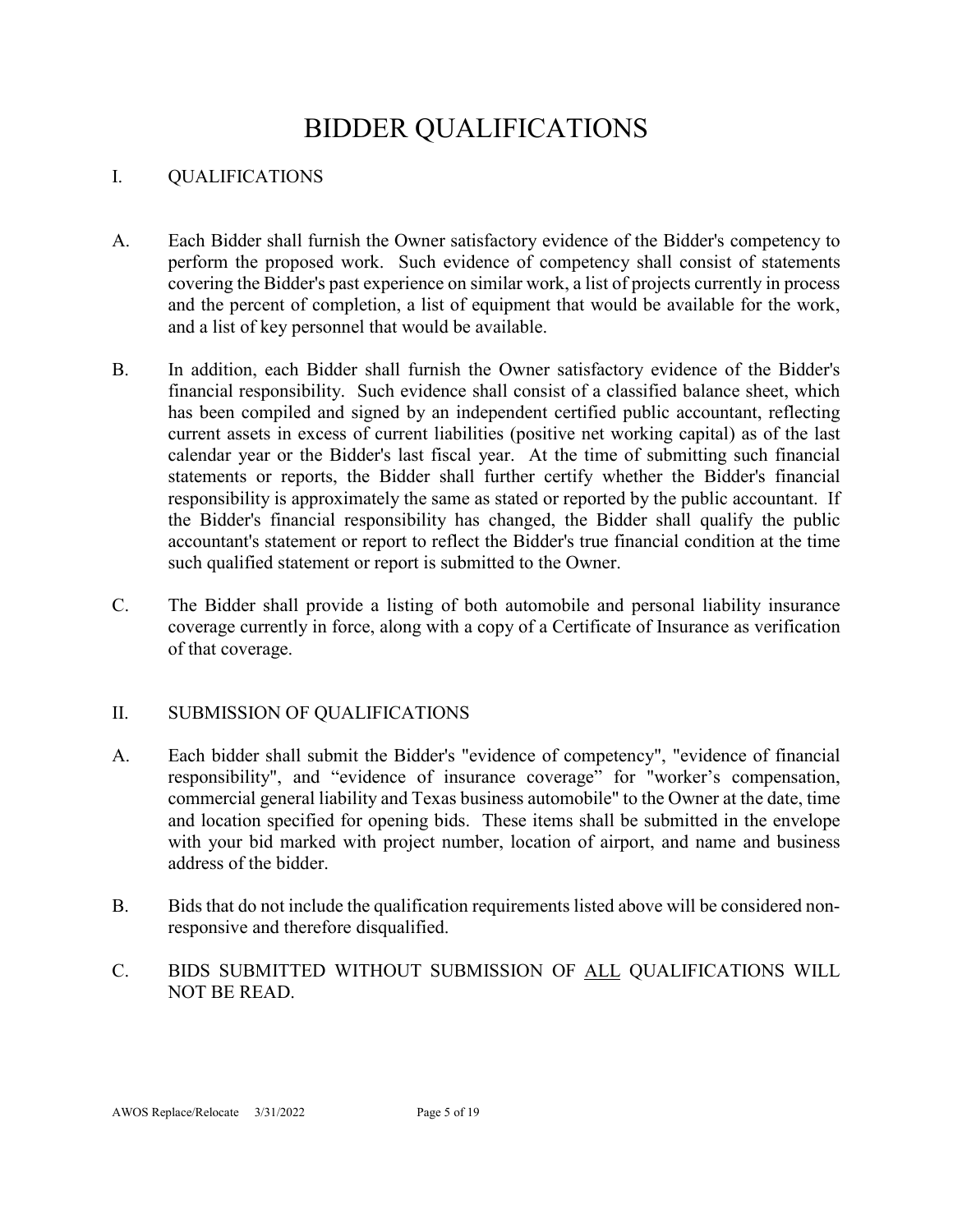## **INSTRUCTIONS TO BIDDERS**

IB-1. **The Owner requires that Bidder shall reference the Aviation Division General Construction Contract Provisions, volume dated February 2013, for all general contract provisions**. General Construction Contract Provisions may be obtained at TxDOT, Aviation Division, 150 E. Riverside Drive, South Tower, Fifth Floor, Austin, Texas 78704; Use latest version of referenced Advisory Circulars.

IB-2. The Bidder shall refer to: BIDDER QUALIFICATIONS section of the bid document.

IB-3. The Bidder shall submit the completed bid either on the form furnished by The Owner or by submitting an electronically printed version. All blank spaces in the bid form must be correctly filled in where indicated for each and every item for which a quantity is given. The Bidder shall state the price (written in ink) **BOTH** in words and numerals for each pay item furnished in the bid. In case of conflict between words and numerals, the words, unless obviously incorrect, shall govern.

The Bidder may also submit an electronically **printed** bid. The bid must have pay items in the same order and with the exact information as found on the Owner's bid form. The Bidder is responsible for incorrect information and will be considered non-responsive if pay items are changed in wording or order on the electronically printed form. Electronically printed bids are not required to have the unit prices written in words. Electronically printed bid may not be submitted electronically.

The Bidder shall sign the bid in ink. If the bid is made by an individual, the individual's name and address must be shown. If made by a partnership, the name and address of each member of the partnership must be shown. If made by a corporation, the person signing the bid shall give the name of the state under the laws of which the corporation was chartered and the name, titles, and business address of the president, secretary, and the treasurer.

IB-4. The Bidder shall submit completed copies of all items identified under "Bidder Qualifications". *Bids received without Bidder Qualifications will not be read.*

IB-5. Receipt of all addenda issued shall be acknowledged by the Bidder in the space provided on the bid form.

IB-6. Bids may be rejected if they show any alteration of words or figures, additions not called for, conditional or uncalled for alternate bids, incomplete bids, any alteration of words or figures or erasures not initialed by the person or persons signing the bid, or irregularities of any kind.

IB-7. The bid shall be accompanied by a Bid Guarantee of the character and in the amount as indicated in the bid.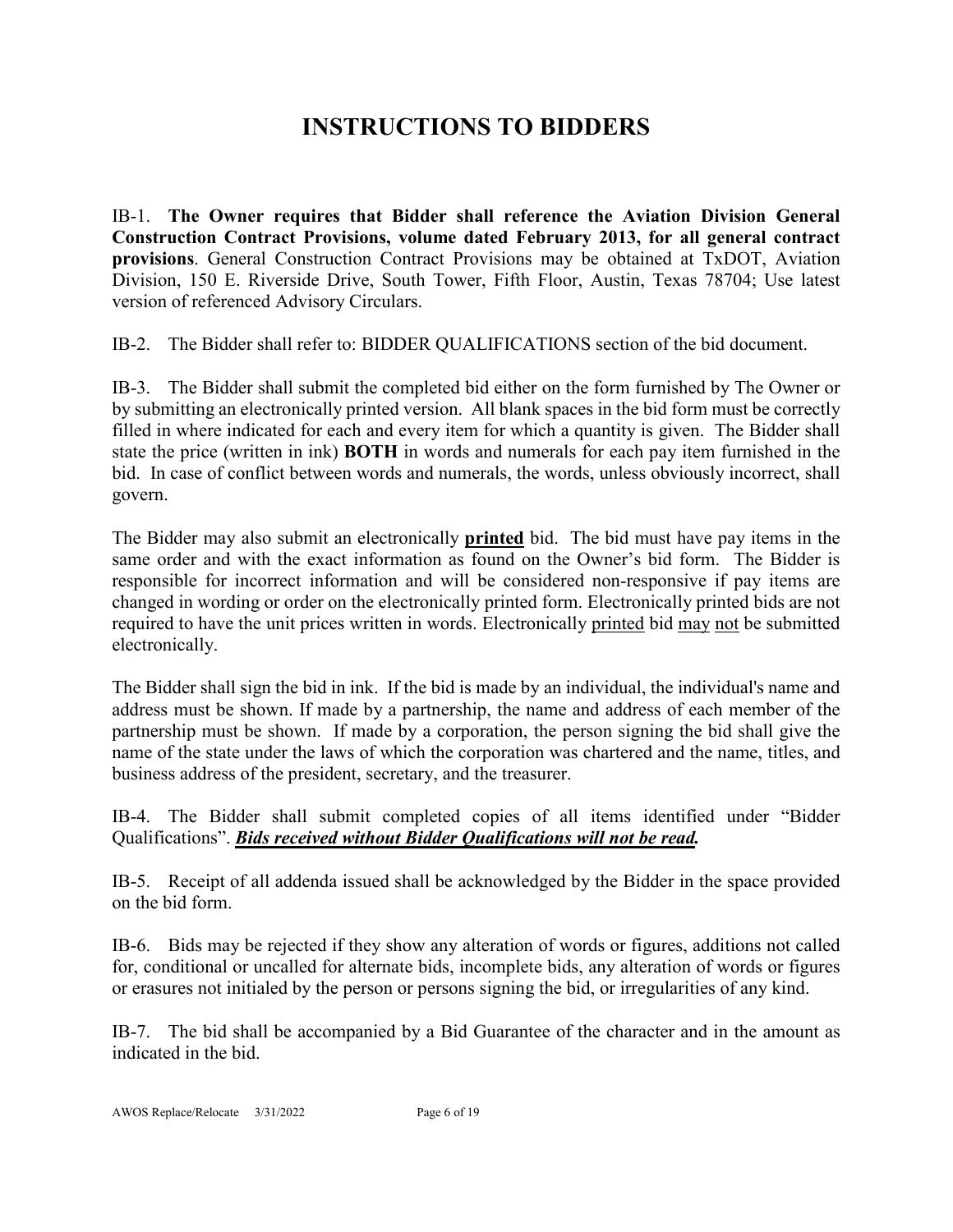IB-8. Any questions arising during the advertising period as to meaning or intent of the specifications will be answered by an addendum prepared by the Owner. Contractor will be responsible for obtaining addenda at our website: https://www.co.fayette.tx.us/page/fayette.AirCenter. All addenda issued shall become a part of the contract documents.

## **Bidders are responsible for checking this website regularly for any changes to the bid documents, such as Addendums.**

IB-9. Each bid submitted shall be placed in a sealed envelope plainly marked with the project number, location of airport, and name and business address of the Bidder on the outside. When sent by mail, preferably registered, the sealed bid, marked as indicated above, should be enclosed in an additional envelope. Bids, which are transmitted by telephone, by telegraph or by electronic means, will not be accepted.

IB-10. No bid will be considered unless received at the place specified in the advertisement before the time specified for opening all bids. Bids received after the bid opening time shall be returned to the Bidder unopened.

IB-11. Bids will be opened and read publicly at the time and place indicated in the Notice to Bidders.

IB-12. Generally, materials incorporated into a project, such as concrete, rebar, asphalt, etc., are tax exempt. Other items not incorporated into the project such as barricades and equipment rental may be subject to sales tax. A copy of the Texas Sales and Use Tax Exemption form is available through the State Comptroller website at<https://comptroller.texas.gov/forms/01-339.pdf> This form is a self-certification process. The contractor must complete the form and retain the document in their files. A copy of the form should be sent to the seller/supplier. Bidders should contact their tax consultant or the Texas Office of the Comptroller with any questions related to the payment of sales tax.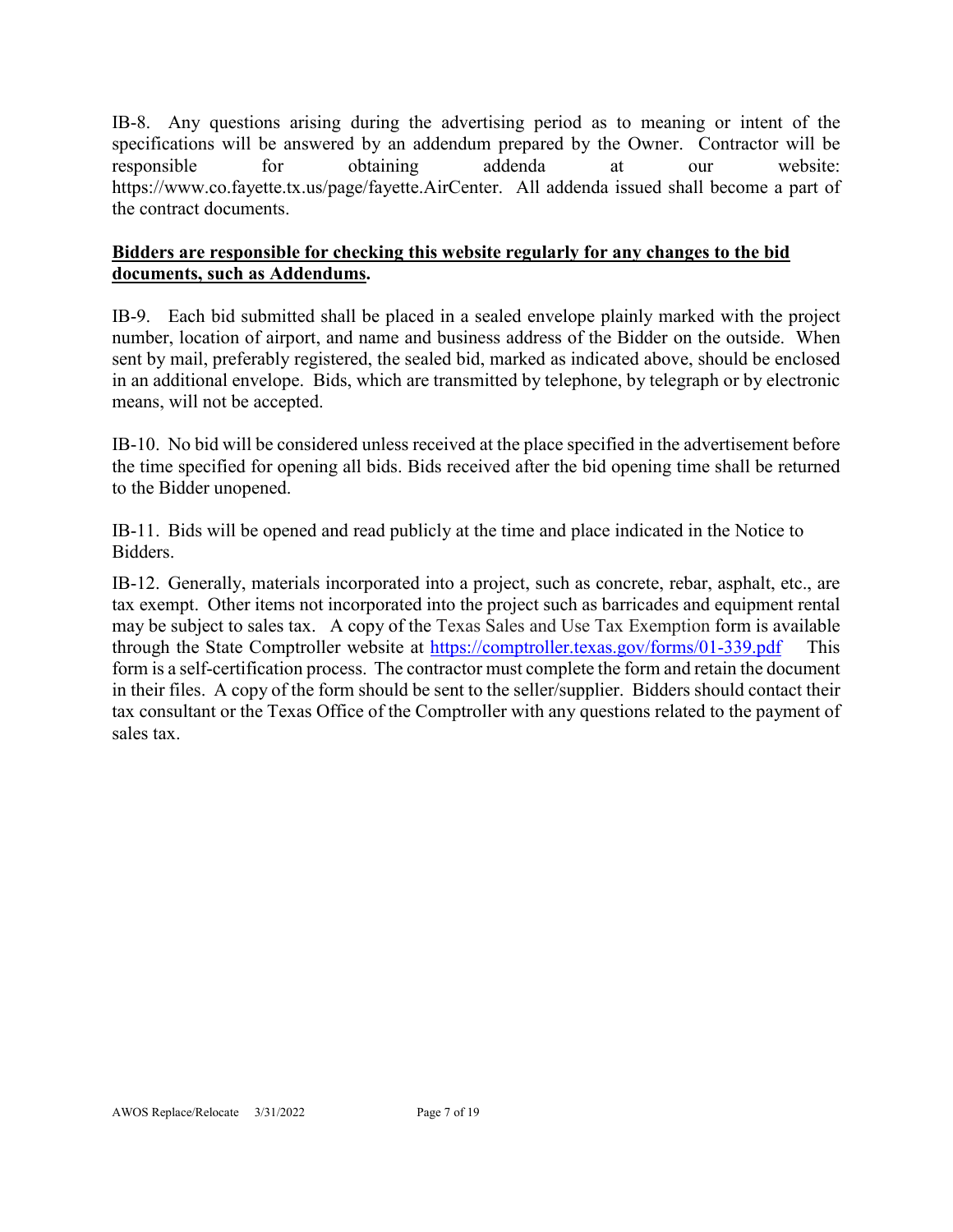#### **BID**

Project Description: Installation of Automated Weather Observation Systems III with Present Weather Sensor and Thunderstrike Alert.

| Bid by: Name of Bidder |     |  |
|------------------------|-----|--|
| Address                |     |  |
| Telephone              | Fax |  |
| E-mail Address         |     |  |

Pursuant to the foregoing Instruction to Bidders, the undersigned bidder having examined the plans and specifications with related documents and the site of the proposed work, and being familiar with all the conditions surrounding the construction of the project hereby proposes to furnish all necessary superintendence, labor, machinery, equipment, tools, materials and supplies to complete all the work upon which is bid in accordance with the contract documents, within the time set forth and at the prices stated below: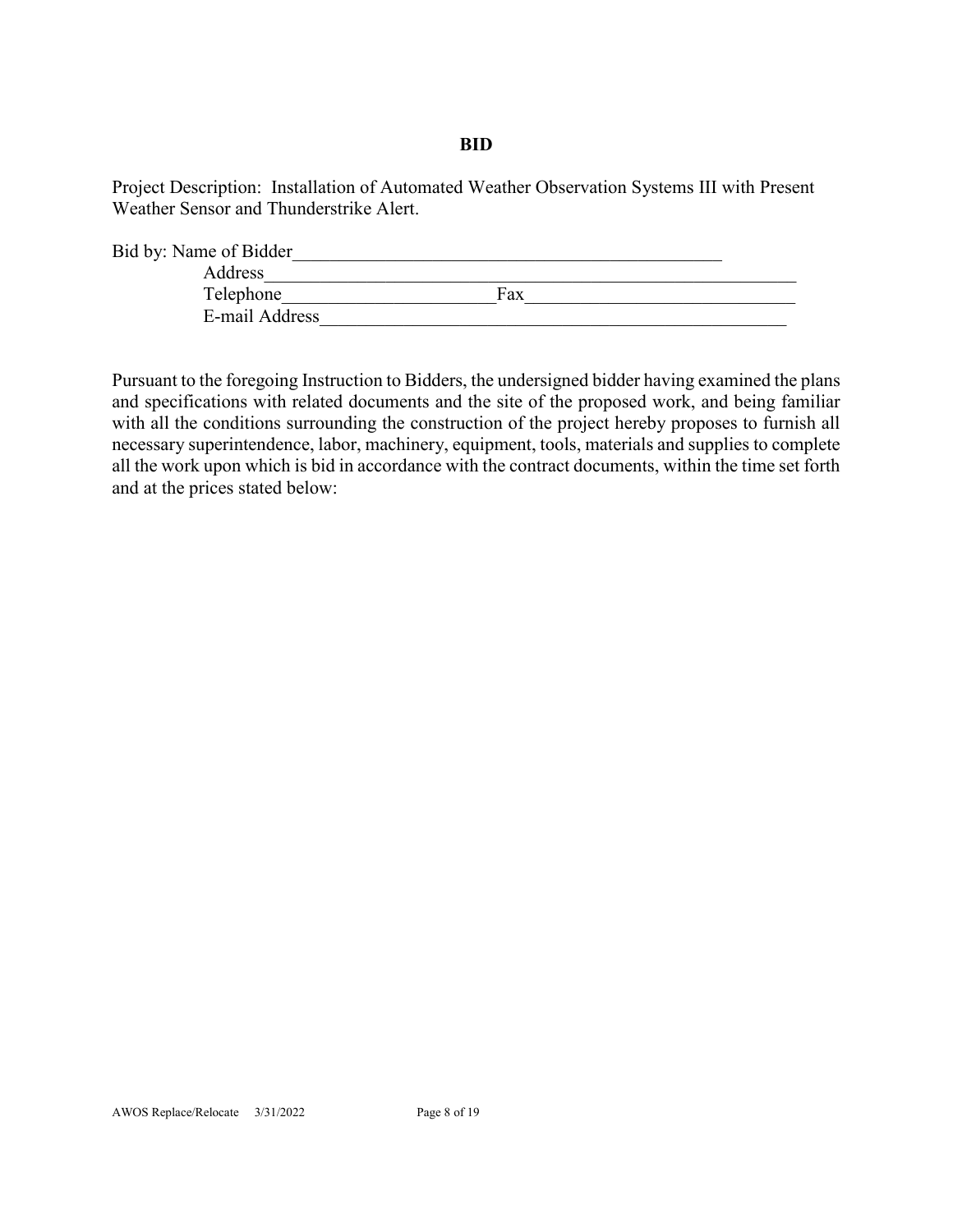| <b>Base Bid: Replace in Existing Location</b> |              |      |                                                                                                                                                                                                                                                                                                  |                |              |
|-----------------------------------------------|--------------|------|--------------------------------------------------------------------------------------------------------------------------------------------------------------------------------------------------------------------------------------------------------------------------------------------------|----------------|--------------|
| Item                                          | Qty          | Unit | <b>Description</b>                                                                                                                                                                                                                                                                               | Unit           | <b>Total</b> |
|                                               |              |      | Written & Numeric Unit Price                                                                                                                                                                                                                                                                     | Price          | Price        |
| 1                                             | $\mathbf{1}$ | LS   | Remove existing equipment and<br>replace in current location, AWOS III<br>P/T including present weather sensor,<br>wind<br>sensor<br>raised<br>and<br>an<br>additional eight feet with a self-<br>supporting tower installed complete<br>in place according to specification<br>dollars<br>cents | $\mathbb{S}^-$ | $\mathbb{S}$ |
| $\overline{2}$                                | $\mathbf{1}$ | LS   | NADIN/WMSCR Interface<br>Equipment with one year of NADIN<br>connection service.<br>dollars<br>cents                                                                                                                                                                                             | $\mathbb{S}$   | $\mathbb{S}$ |
| $\overline{3}$                                | $\mathbf{1}$ | LS   | One year of AWOS maintenance that<br>meets the requirements of FAA AC<br>No. 150/5220-16 (latest revision)<br>dollars<br>cents                                                                                                                                                                   | \$             | $\mathbb{S}$ |

Total Base Bid  $\quad \$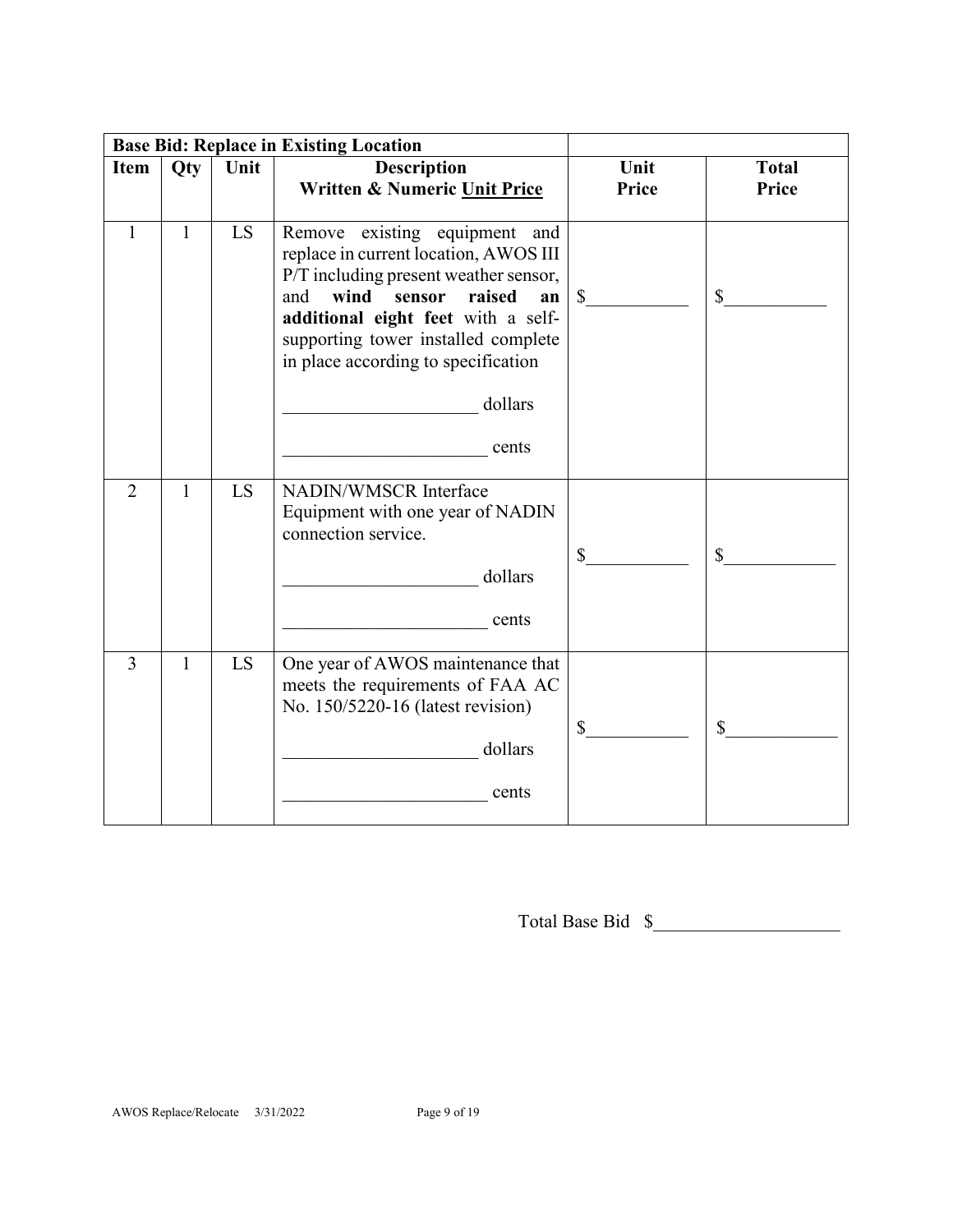| <b>Additive Alternate Bid 1-2</b><br>Items below should be bid with the option to award<br>depending on the availability of funds |     |      |                                                                                              |               |                       |
|-----------------------------------------------------------------------------------------------------------------------------------|-----|------|----------------------------------------------------------------------------------------------|---------------|-----------------------|
| <b>Item</b>                                                                                                                       | Qty | Unit | <b>Description</b><br>Written & Numeric Unit Price                                           | Unit<br>Price | <b>Total</b><br>Price |
| A <sub>1</sub>                                                                                                                    |     | EA   | Thunder Strike Alert<br>dollars<br>cents                                                     | \$            | \$                    |
| A <sub>2</sub>                                                                                                                    | 1   | EA   | Upgrade to Ultra Sonic Wind<br>Sensor raised an additional eight<br>feet<br>dollars<br>cents | \$            | \$                    |

## Total Bid \$\_\_\_\_\_\_\_\_\_\_\_\_\_\_\_\_\_\_

It is understood the quantities of work to be done at unit prices are approximate and are intended for bidding purposes only. Amounts are to be shown in both words and numbers. In case of discrepancy the unit price amount shown in words shall govern. Bidders shall bid on the Base Bid and Additive Alternate 1. Bidders may bid on Alternate Number 2.

The Owner reserves the right to award to the lowest responsible bidder and for any combination of the base bid and alternates in order to obtain the best value for the Owner per Texas Local Government Code Section 252.043, Texas Government Code Section 2156.007 (d), or Texas Government Code Sections 2269.055 and 2269.056, to the extent the referenced statute is applicable to this project. Funding availability will be considered in selecting the bid award.

Bidder hereby agrees to commence work under this contract on or before a date to be specified in a written "Notice to Proceed" for installation of the equipment. Following issuance of the written "Notice to Proceed" for installation, installation shall be completed within 90 calendar days thereafter (does not include TxDOT, FCC and FAA review time). Bidder further agrees to pay as liquidated damages the sum of \$200.00 for each consecutive calendar day to complete the work beyond the allotted time or as extended by an approved change Order.

Bidder understands the Owner reserves the right to reject any irregular bid and the right to waive technicalities if such waiver is in the best interest of the Owner and conforms to State and local laws and ordinances pertaining to the letting of construction contracts. The bidder agrees this bid shall be good and may not be withdrawn for a period of 60 calendar days after the scheduled closing time for receiving bids.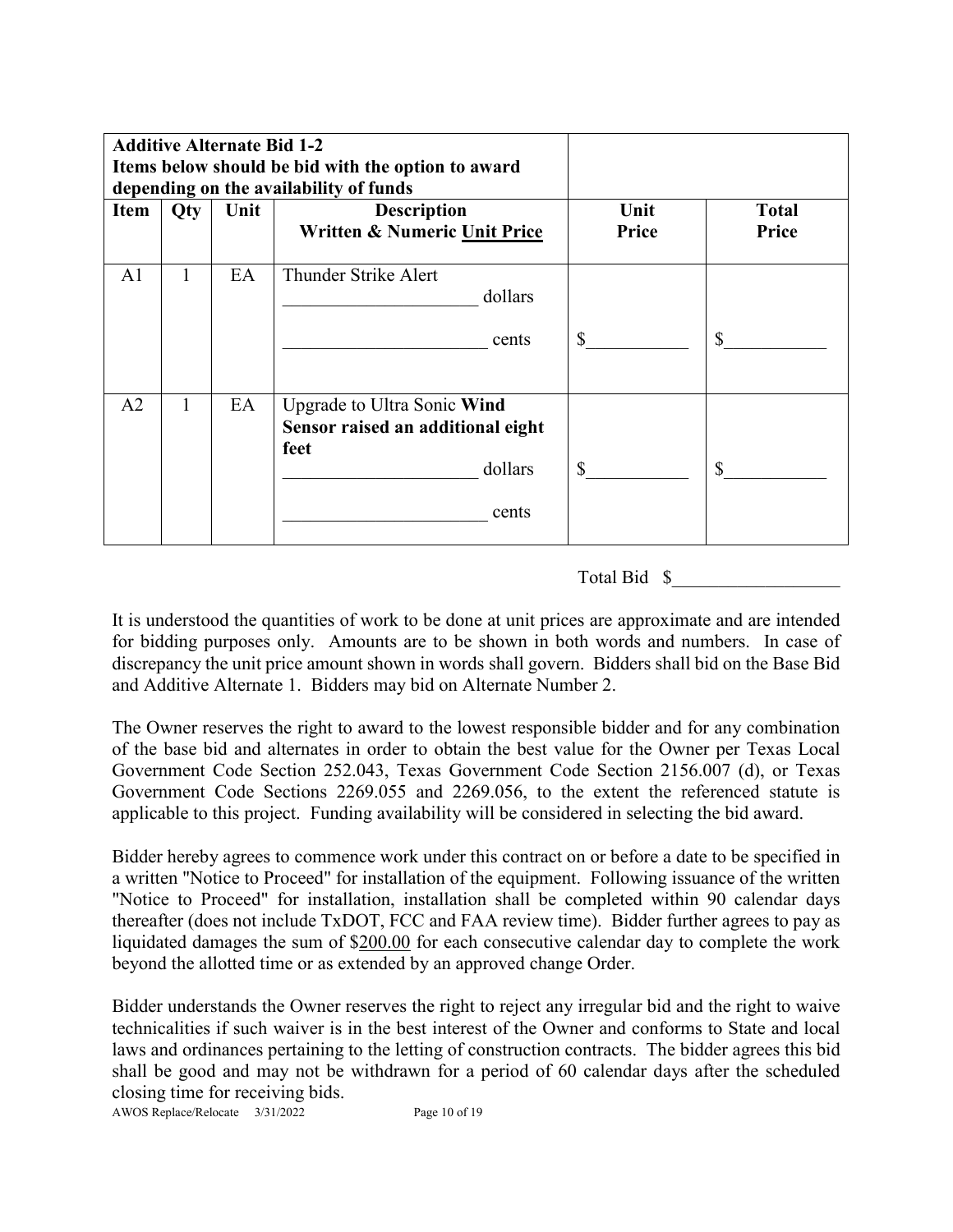Upon receipt of the written "Notice of Award", the bidder will execute the formal contract agreement within 14 days and deliver a surety bond or bonds as required under the contract documents. The bid security attached in the sum of 2% of the total bid price \_\_\_\_\_\_\_\_\_\_\_\_\_\_\_\_\_\_\_\_\_\_\_\_\_\_\_\_is to become the property of the Owner in the event the contract is not executed as set forth in the contract documents as liquidated damages for the delay and

additional expense caused thereby.

| Signature           | Title                 |
|---------------------|-----------------------|
| <b>Printed Name</b> | Phone                 |
| Mailing Address     | City, State, Zip Code |

## **Addendum:**

The undersigned Bidder certifies that he has acknowledged the addendum(s) to the contract as indicated below.

Addendum No. \_\_\_\_\_\_\_\_\_\_\_\_\_\_\_\_\_\_\_\_\_\_\_\_\_ dated \_\_\_\_\_\_\_\_\_

Addendum No. but a dated a dated  $\sim$ 

Addendum No. \_\_\_\_\_\_\_\_\_\_\_\_\_\_\_\_\_\_\_\_\_\_\_\_\_\_ dated \_\_\_\_\_\_\_\_\_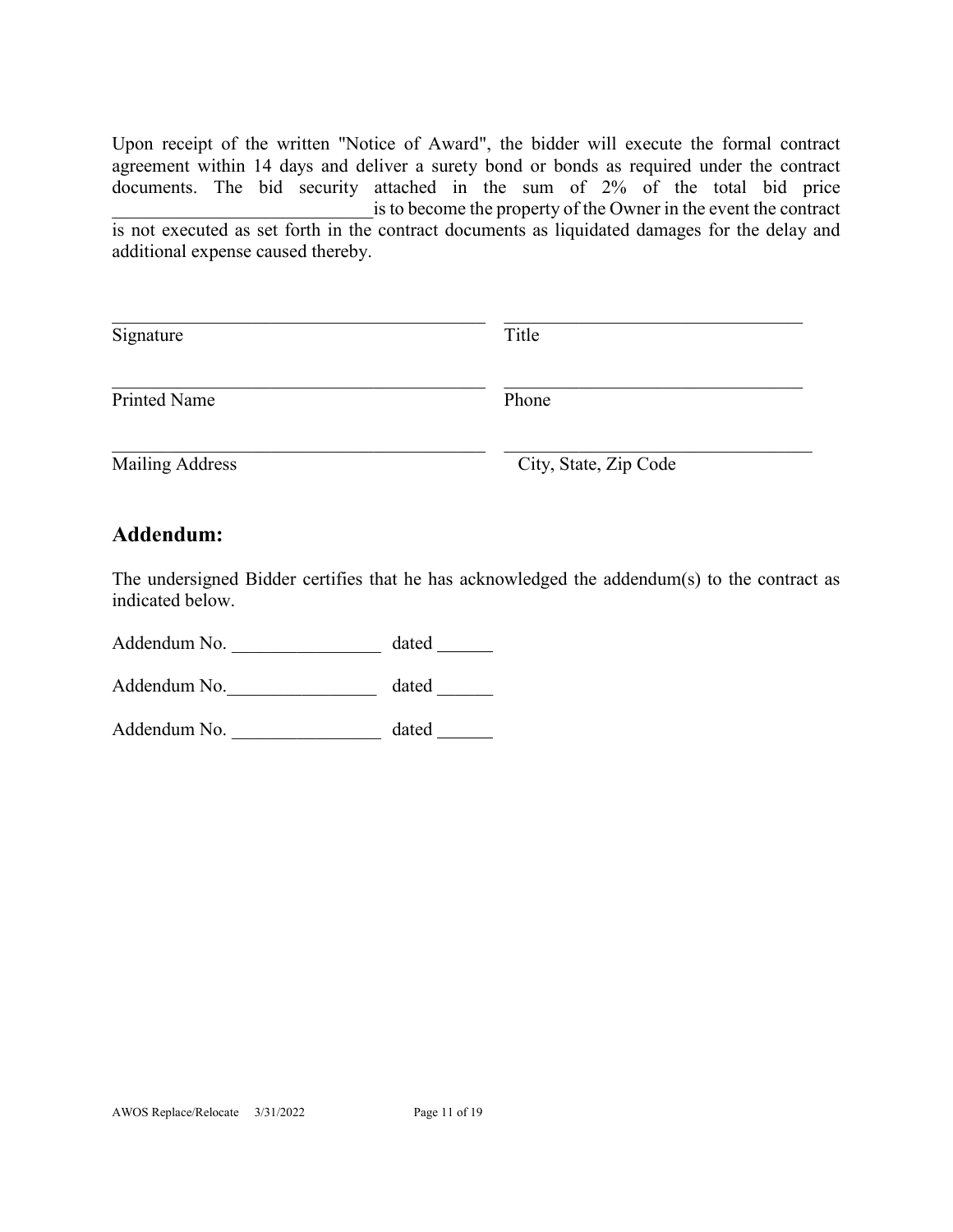## **Qualification Acknowledgment:**

The undersigned Bidder has enclosed the bidder's qualifications per General Provision 20-02, Prequalification of Bidders.

I have enclosed qualification statements.

## **Qualification Acknowledgment Signature:**

Signature Title

 $\_$ 

\_\_\_\_\_\_\_\_\_\_\_\_\_\_\_\_\_\_\_\_\_\_\_\_\_\_\_\_\_\_\_\_\_\_\_\_\_\_\_\_ \_\_\_\_\_\_\_\_\_\_\_\_\_\_\_\_\_\_\_\_\_\_\_\_\_\_\_\_\_\_\_\_\_ Mailing Address City, State, Zip Code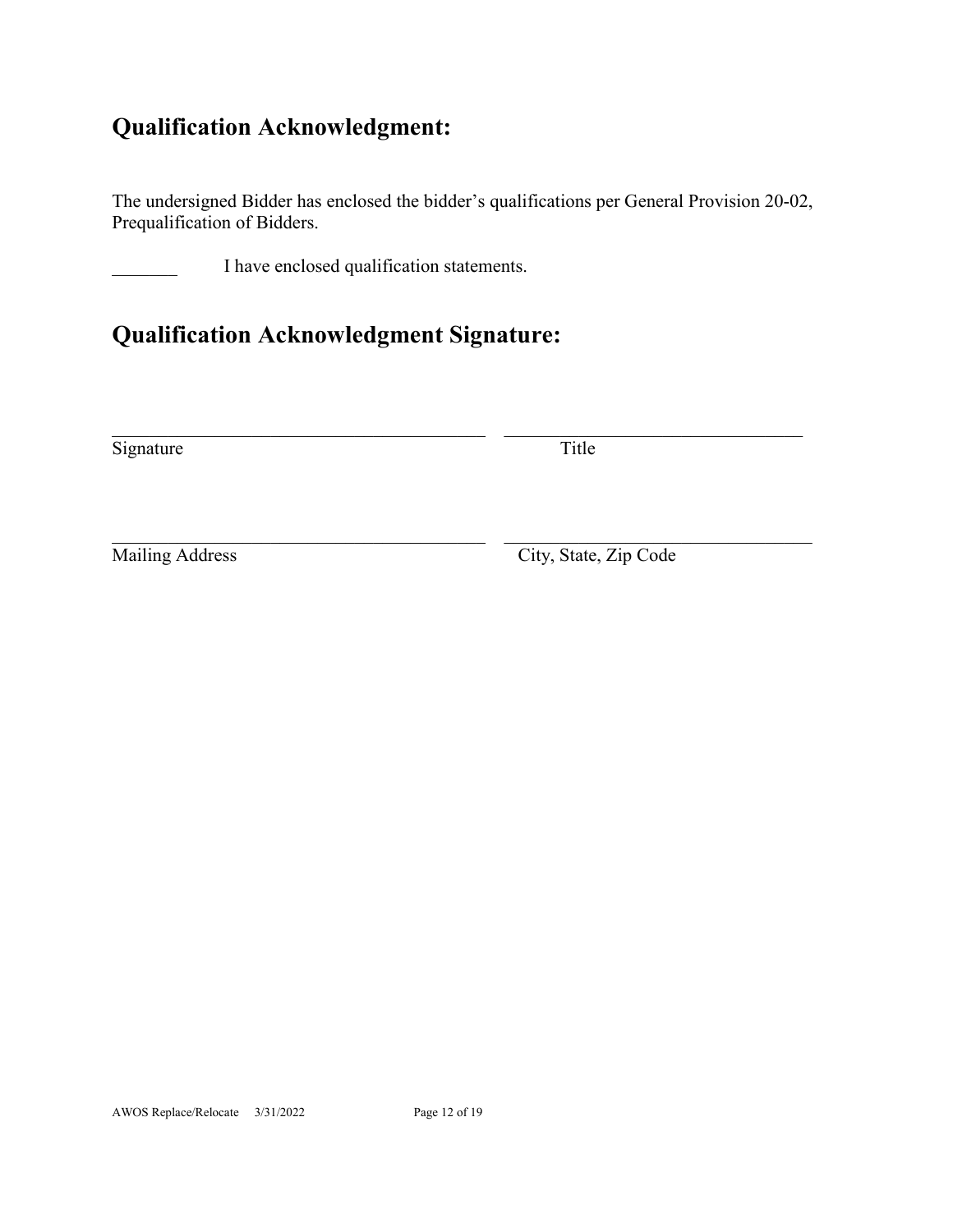## **AWOS Technical Specifications**

## **1. Project Description:**

1.1. The project shall consist of replacing an existing Automated Weather Observing System with an Automated Weather Observing System III with Present Weather Sensor and optional Thunder Strike Alert components (AWOS III P/T) at the Fayette Regional Air Center. The system shall be installed in accordance with Federal Aviation Administration Advisory Circular 150/5220-16, (latest revision), "Automated Weather Observing Systems (AWOS) for Non-federal Applications" and as indicated in this specification.

The system as installed will include all labor, equipment, materials, peripherals, training, services, one year warranty, one year of AWOS System Maintenance, and incidentals as necessary to place the system in operation to the satisfaction of the Owner/State and be ready for commissioning by the Federal Aviation Administration (FAA). Vendor shall have FAA certification for the AWOS III P/T at time of bid submittal and will provide copies of such approval with their bid submittal.

- 1.2 The Vendor shall ascertain that all AWOS and VHF system components installed in the system are compatible in all respects with each other and the remainder of any existing system. Any non-compatible components shall be replaced with compatible components at no additional cost to the owner.
- 1.3 The Vendor shall utilize an established and proven equipment configuration and provide manufacturer's model numbers for each component.
- 1.4 Equipment installed must be capable of internet connectivity for remote diagnostics and maintenance.
- 1.5 Vendor will prepare the Memorandum of Agreement (MOA) and Operations and Maintenance Manual (OMM) as required by FAA Order 6700.20 for owner signature before scheduling FAA commissioning ground inspection and any other checks required before the AWOS can be authorized to operate.
- 1.6 The following documents shall be considered a part of these provisions:
	- AC 150/5220-16, (latest revision) "Automated Weather Observing Systems for Non-Federal Applications"
	- FAA Order 6560.20, (latest revision) "Siting for Automated Weather Observing Systems"
	- AC 70/7460-1, (latest revision) "Obstruction Marking and Lighting"
	- TxDOT Aviation Division General Construction Contract Provisions, Volume dated February 2013.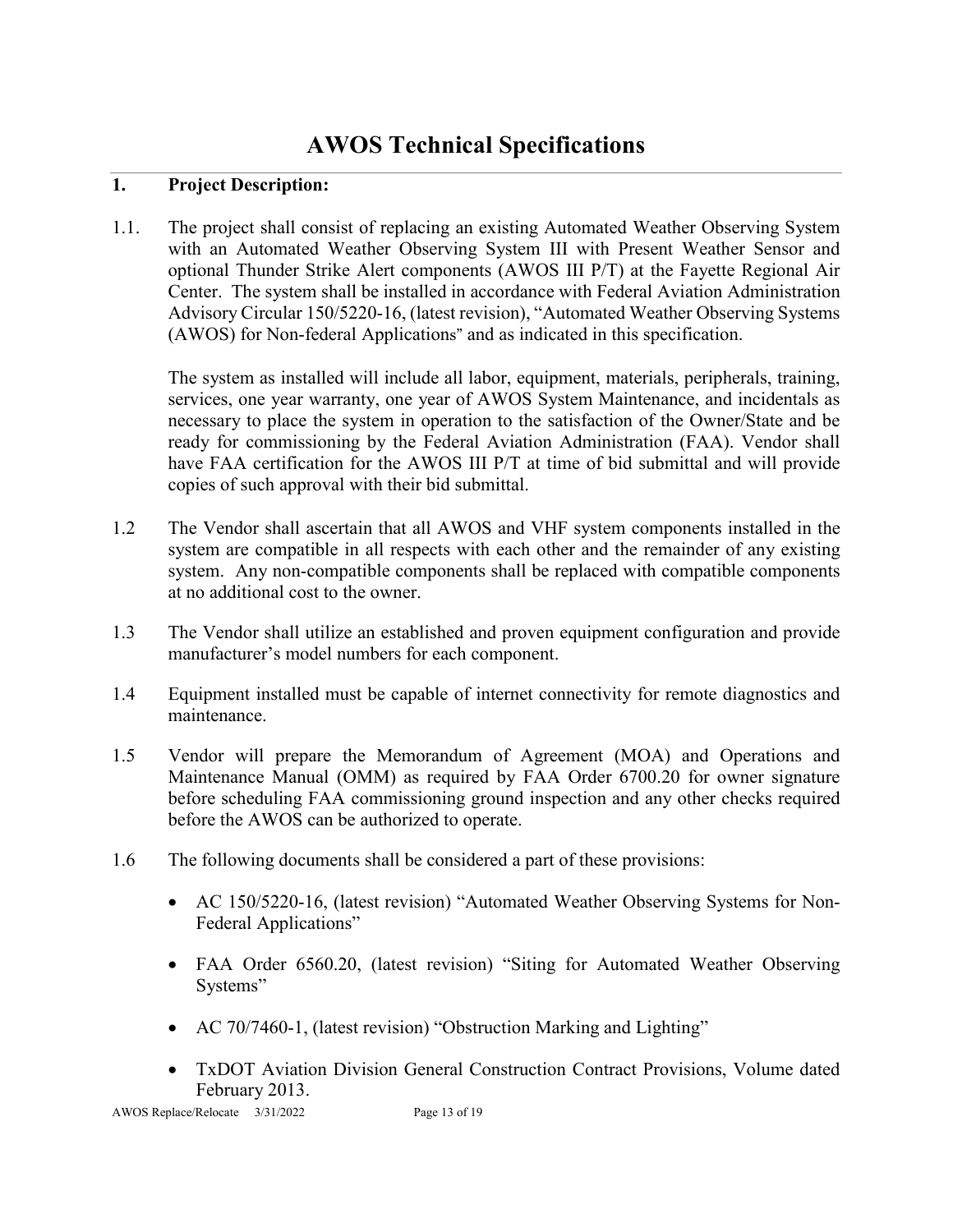## **2. Site Location**, **if AWOS is relocated**:

- 2.1. The Vendor shall comply with FAA Order 6560.20, (latest revision) "Siting for Automated Weather Observation."
- 2.2. Vendor shall consider location of available electrical power to reduce sponsor's cost for installation of power at the site when selecting the AWOS site.
- 2.3. The Vendor must submit locations to Owner/State for approval on furnished copy of Airport Layout Plans marked with latitude/longitude and elevation before submitting FAA Form 7460-1. Owner/State shall approve final site selection.
- 2.4 Site approval and documents/applications for the AWOS installation and VHF equipment will be submitted to the FAA and the FCC by the Vendor. If a UHF data link is used in place of the data/control cable connection to the AWOS processor, licensing of the UHF frequency is the responsibility of the Vendor.
- 2.5 The Vendor must notify Owner/State of telephone and electrical connection requirements for the selected AWOS site. Vendor shall coordinate location and requirements with owner so that necessary utility connections can be installed in sufficient time for the installation of the equipment.
- 2.6 Site selection shall be made and proper forms executed and filed with FAA within 90 days from notice to proceed for site selection. Owner/State review and approval will be in addition to the 90-day time frame.
- 2.7 Vendor shall notify Owner/State of any issues occurring with forms filed with FAA for the selected site, and any re-submission of site selection forms.
- 2.8 Vendor shall anticipate the possibility of multiple siting visits per airport, if necessary.

## **3. FCC License(s)**

- 3.1. Vendor must submit necessary forms and acquire Federal Communications Commission License for an AWOS VHF broadcast license. If required, Vendor shall also submit all necessary forms and acquire FCC license for UHF license.
- 3.2. Vendor shall coordinate and monitor the receipt of the licenses with Owner/State and FCC to insure all necessary licenses are received. Vendor shall submit report to Owner/State with all FCC license call signs and expiration dates.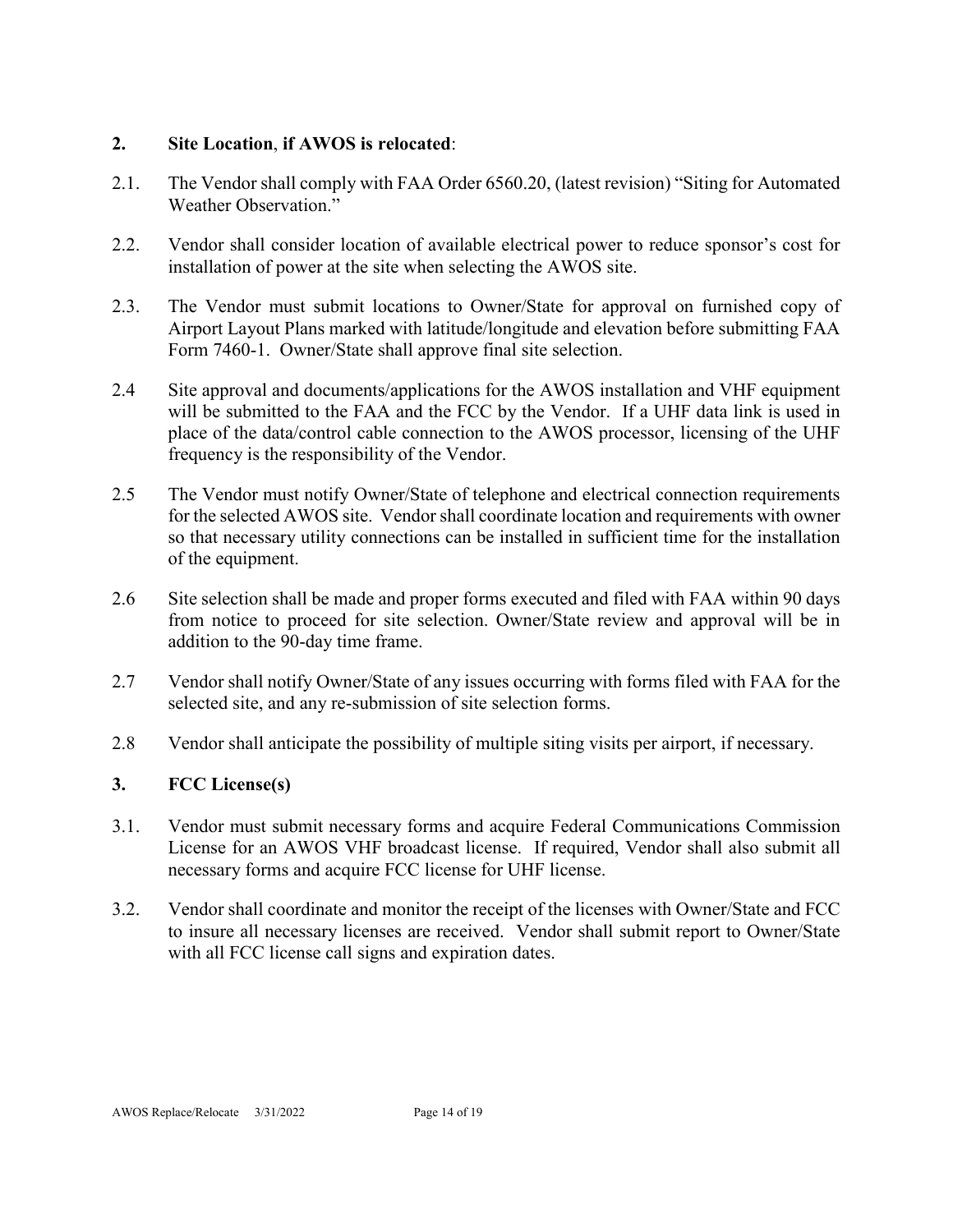### **4. Site Preparation**

- 4.1 The Vendor shall provide all necessary site preparation work for installation of the AWOS, which includes, but is not limited to removal of existing AWOS, foundations and grounding systems if necessary, grading, leveling, grubbing, and making the site acceptable for installation of necessary foundations and equipment.
- 4.2 Electrical power supply and telephone line for the operation of the system shall be provided by the airport sponsor. The electrical power supply shall terminate with an electrical disconnect 25 feet from the designated installation location. The telephone line shall also terminate at this location in an appropriate box.
- 4.3 Vendor shall provide and install control and data cables in conduit from the AWOS CPU to remote sensors. RF transmitter and receiver shall be provided to the site by the Vendor, if required.
- 4.4 If needed, Vendor shall construct concrete foundations for tower base and other equipment. AWOS Manufacturer shall submit foundation drawings specific to selected site and equipment with specified concrete compressive strength and reinforcing requirements.
- 4.5 Following installation, site shall be cleaned, debris removed and surface leveled to that of surrounding areas to allow for mowing and maintenance of the area disturbed.

#### **5. Installation:**

- 5.1. Vendor shall not proceed with installation until approved schedule is developed and only following a notice to proceed by the Owner.
- 5.2 The work shall be performed by the AWOS manufacturer or approved contractor regularly engaged in work of this type, and shall include furnishing and installing the equipment, calibration, start-up, and commissioning of equipment.
- 5.3 Sensors shall be installed at the locations and elevations as approved by Owner/State and the Federal Aviation Administration. All connections of the cables to the sensors, AWOS tower, processing unit and data terminal will be in accordance with the manufacturer's specifications. VHF antenna shall be mounted at the AWOS site, unless other location is approved by Owner/State.
- 5.4 Vendor shall provide and install control and data cables in conduit from the AWOS CPU to remote sensors. RF transmitter and receiver shall be provided to the site by the Vendor, if required.
- 5.5 Vendor shall anticipate multiple installation visits as conditions dictate.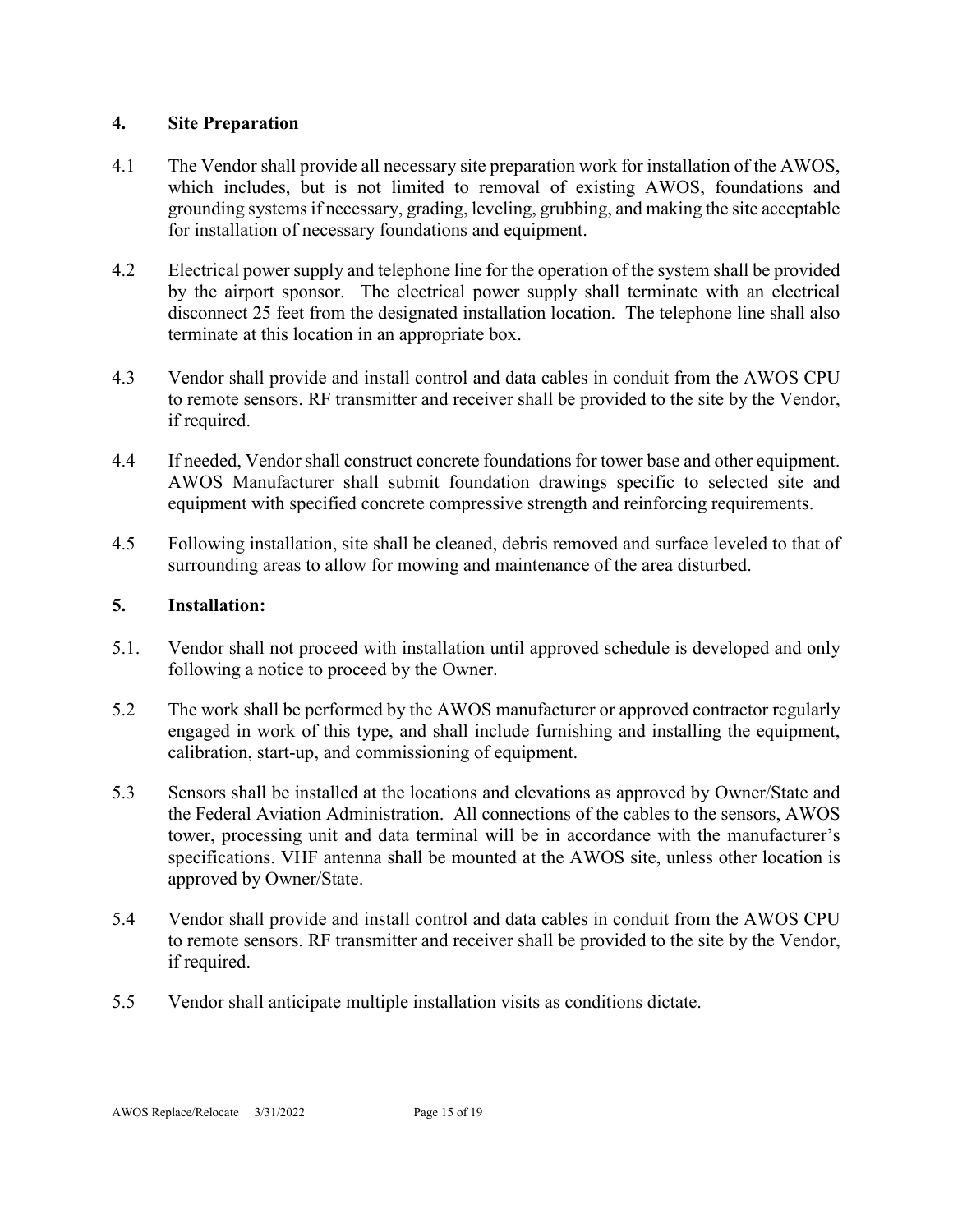## **6. Equipment:**

- 6.1. AWOS III Instrumentation: The systems to be installed shall be FAA certified as AWOS III P/T as finally configured at time of contract award. All equipment provided shall be new and meet the specifications in FAA AC 150/5220-16 (latest revision).
	- 6.1.1. Tower: Existing tower can be refurbished and used if it meets current standards and Vendor equipment. If new tower is needed, Vendor shall install either a self supporting or a tilt-over tower as specified by manufacturer for the system and as indicated on the project specific bid form. The tilt-over tower shall have a steel supporting rest in a concrete foundation that is required to hold tower in its tiltdown position without touching ground. Either tower type shall not exceed the height specified for the equipment to be installed on the tower.

The tower shall be painted with a six-band marking with alternating bands of aviation surface orange (the top band) and white. The bandwidths shall be 1/6 of the height of the tower and perpendicular to the vertical axis of the tower with the bands at each end colored orange. Paint and aviation colors shall conform to Federal Standards. The tower shall be primed in accordance with the tower manufacturer's specifications prior to painting.

A Dual L-810 obstruction light shall be placed within 5 feet of the top of the tower in accordance with FAA requirements. The two lamps on the L810 shall be wired in parallel on a dedicated circuit.

- 6.1.2 Voice Subsystem: A. The voice subsystem shall provide high quality, computergenerated speech for output of the AWOS observation. The voice subsystem should also provide the speech for the local ground-air radio broadcast and for telephone dial-up users. The system shall have the capability of hooking up to a minimum of two (2) phone lines, and for the addition of a manually input voice message at the end of the computer generated voice message. The system shall have the capability of remotely programming a voice message via telephone. A security access code shall prevent unauthorized use, and the system will automatically play back the recorded message and allow the user to reprogram, delete, or accept the message.
- 6.1.3 Uninterruptible Power Supply: The Vendor shall provide a UPS to regulate power and provide a back-up power supply source for power outages. The UPS shall be capable of powering the AWOS for a minimum of one (1) hour.
- 6.1.4 NADIN/WMSCR Interface: The AWOS shall include equipment for interfacing with a Vendor that is approved to download information through the National Airspace Data Interchange Network (NADIN) and into the Weather Message Switching Center Replacement (WMSCR). Vendor shall provide one (1) year of NADIN connection service to be concurrent with AWOS maintenance contract.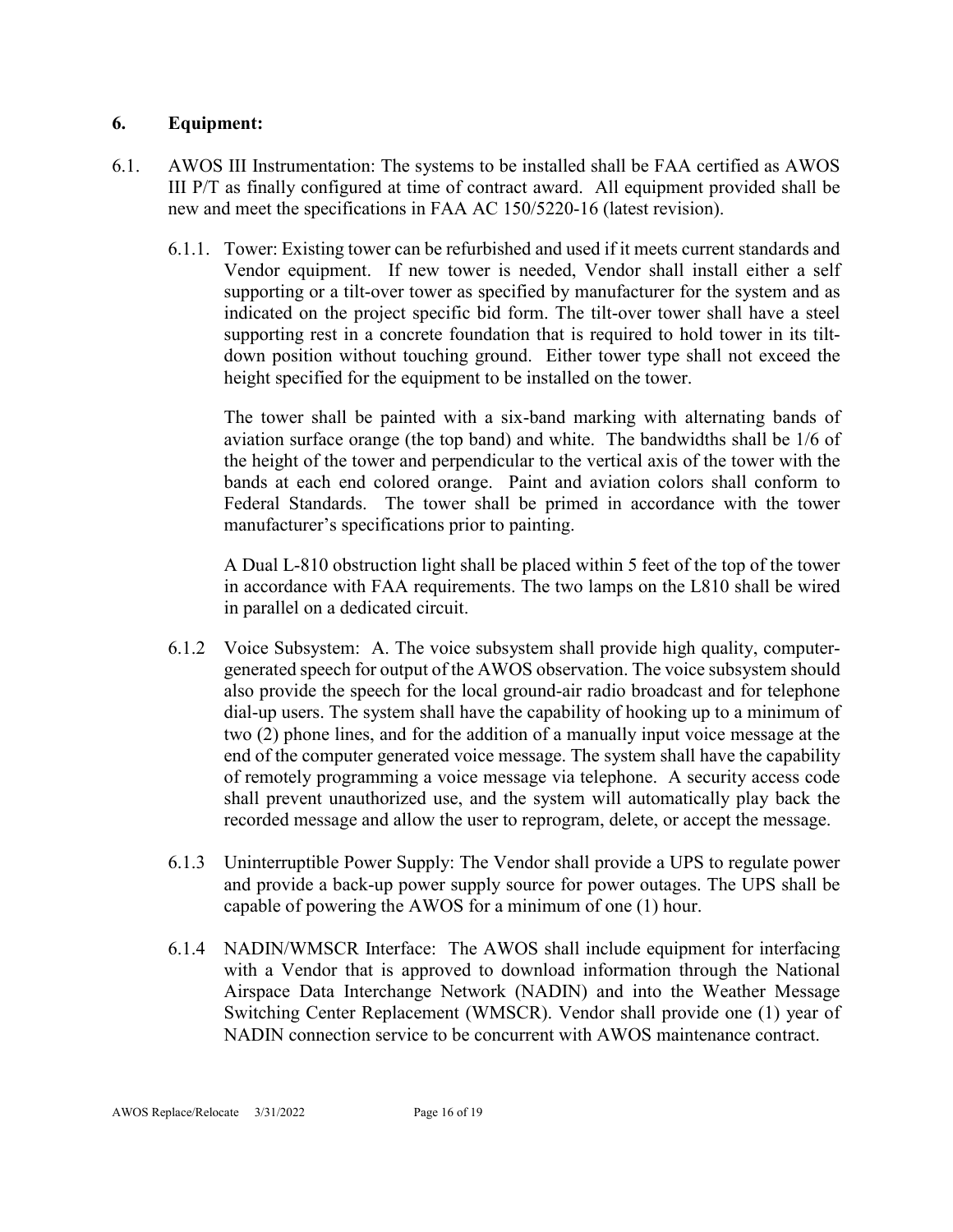- 6.1.5 Transient and Lightning Protection: AWOS equipment should be protected against damage or operational upset due to lightning surges, power line transients and surges, and from other electromagnetic fields and charges on all sensor input lines, sensor supply lines, and incoming power and data communications lines. Lightning protection systems shall be designed and installed in accordance with the Lightning Protection Code, NFPA 780, and the manufacturer recommendations for all equipment.
- 6.1.6 Test Equipment: The Contractor shall supply the Owner with the necessary test equipment to maintain the AWOS weather sensors according to the manufacturer's FAA approved maintenance plan.
- 6.1.7 Spare Components: The Contractor shall provide the Owner with the manufacturer's minimum recommended spare components necessary to restore the AWOS to service following a malfunction.
- 6.1.8 Maintenance Agreement: The Vendor shall provide a one (1) year AWOS maintenance agreement that meets the requirements of FAA AC No. 150/5220-16 (latest revision) and begins on the date of FAA commissioning. The maintenance agreement shall include all required inspections and maintenance as defined by AC No. 150/5220-16 (latest revision), but will not include any repairs made under the one year warranty for the installed system.

## **7. Additional Services**

- 7.1. The Vendor will perform the following:
	- a. Conduct all required systems performance tests. System must be in total working condition before scheduling FAA site commissioning. If multiple FAA commissioning visits are necessary, Vendor shall reimburse other contractors, the FAA, and the owner for associated additional travel costs if requested.
	- b. Prepare the AWOS for the FAA ground check. Place and keep the AWOS in an operational test mode until it is certified by the FAA. If the FAA disapproves either the ground check or flight check, the Vendor shall correct the discrepancies and reschedule the FAA ground or flight check.
	- c. Provide a qualified technician on site for any required FAA ground check, flight check, and site commissioning of the AWOS.
	- d. Post any certificates and notices required in AC 150/5220-16, (latest version).
	- e. Vendor to schedule a session after commissioning at the airport to provide complete system operation, maintenance, and repair training. Vendor will ensure that all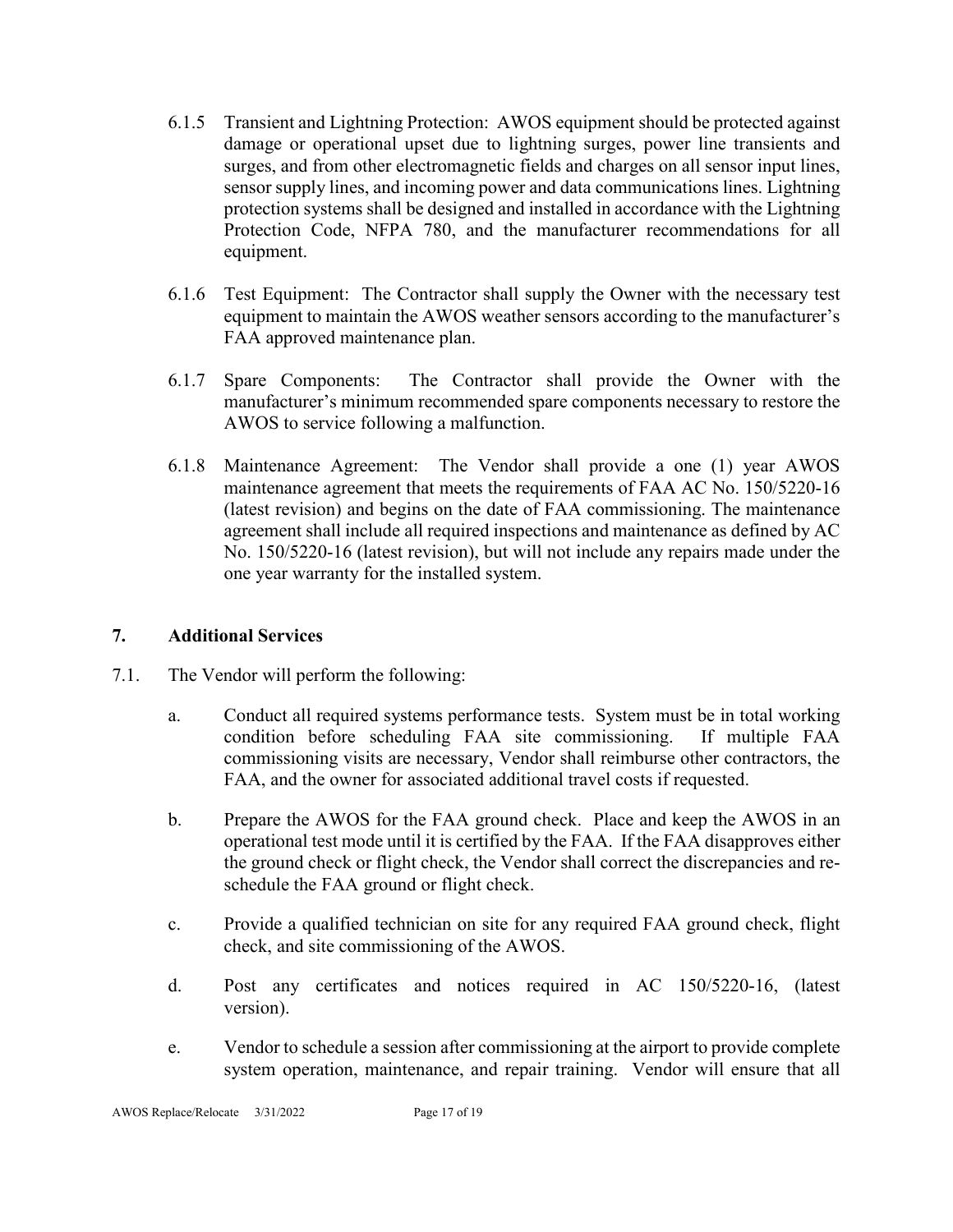airport representatives and operators as designated by the owner are notified of the training session, and will personally conduct the training on site.

f. Provide one complete set of AWOS system manuals to the owner.

## **8. Basis of Payment**

- 8.1 Siting, Licensing and Installation:
	- a. Each system shall be installed in accordance with the Plans and General and Special Provisions. The unit price shall be full compensation for all labor, equipment, materials, peripherals, training, services, one year warranty, one year of AWOS System Maintenance, and incidentals as necessary to place the system in operation to the satisfaction of the Owner/State and be ready for commissioning by the Federal Aviation Administration.
	- b. The contractor is eligible to receive payment up to 95% of the contract amount pending final inspection and acceptance by Owner/State. Release of final payment does not release Vendor of obligation to have equipment certified and commissioned by FAA. Vendor shall correct, repair and/or replace any equipment necessary to have equipment commissioned by FAA. Vendor is not released from this contract until final commissioning of the system.
	- c. Vendor shall make all necessary repairs, corrections, changes, and modifications to the AWOS system before acceptance by Owner/State. The airport owner should not be relied upon at any time to assist or make the necessary repairs, corrections, changes, or modifications.